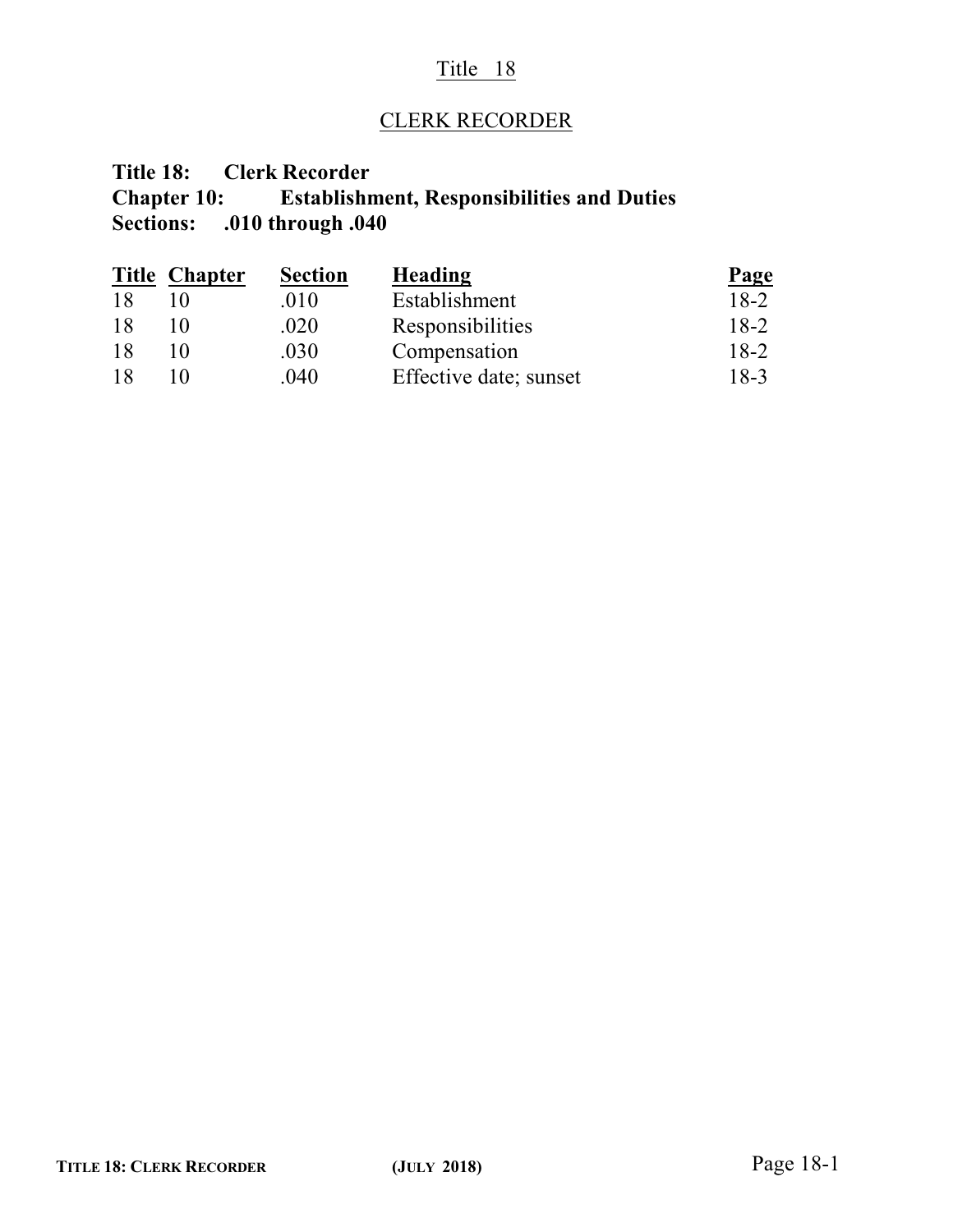## .010 Establishment

- A. There is hereby established pursuant to N.R.S. 244.1507 one elected office with one elected official, known as the Clerk Recorder.
- B. In support of this establishment, the findings of the Board are that: combining the offices of Clerk with Recorder benefit the public, does not create an ethical, legal or practical conflict of interest, and does not create a situation in which the powers and duties assigned to the Clerk Recorder's Office are incompatible with the proper performance of that office in the public interest.
- C. During the 2016 general election the Board did submit to the residents of Eureka County in the form of an advisory question a proposal to combine the County Offices of Clerk with Recorder, and a majority of the voters voting on the question approved the proposal.

# .020 Responsibilities

- A. The Clerk Recorder is responsible to perform all the duties of Clerk, including but not limited to those listed in Chapter 246 of the N.R.S., County Clerks; and Recorder, including but not limited to those listed in Chapter 247 of the N.R.S., County Recorders; and act as registrar of voters and Clerk of Elections as required by N.R.S. 244.164.
- B. The Clerk Recorder shall be the ex officio Clerk of the Board of County Commissioners, the Clerk of the Seventh Judicial District Court, and shall perform such duties as the Clerk of the District Court and Clerk of the Board of County Commissioners as are required by law.

## .030 Compensation

The compensation of the Clerk Recorder is set by state law, as amended from time to time, in N.R.S. 245.043, but is not additive of the annual salaries listed for "Clerk" and "Recorder" but only one salary equal to the pay received by an elected Clerk or elected Recorder in Eureka County shall be the compensation for this elected Office. In essence, the Recorder holds the office of Clerk by virtue of holding the office of Recorder.